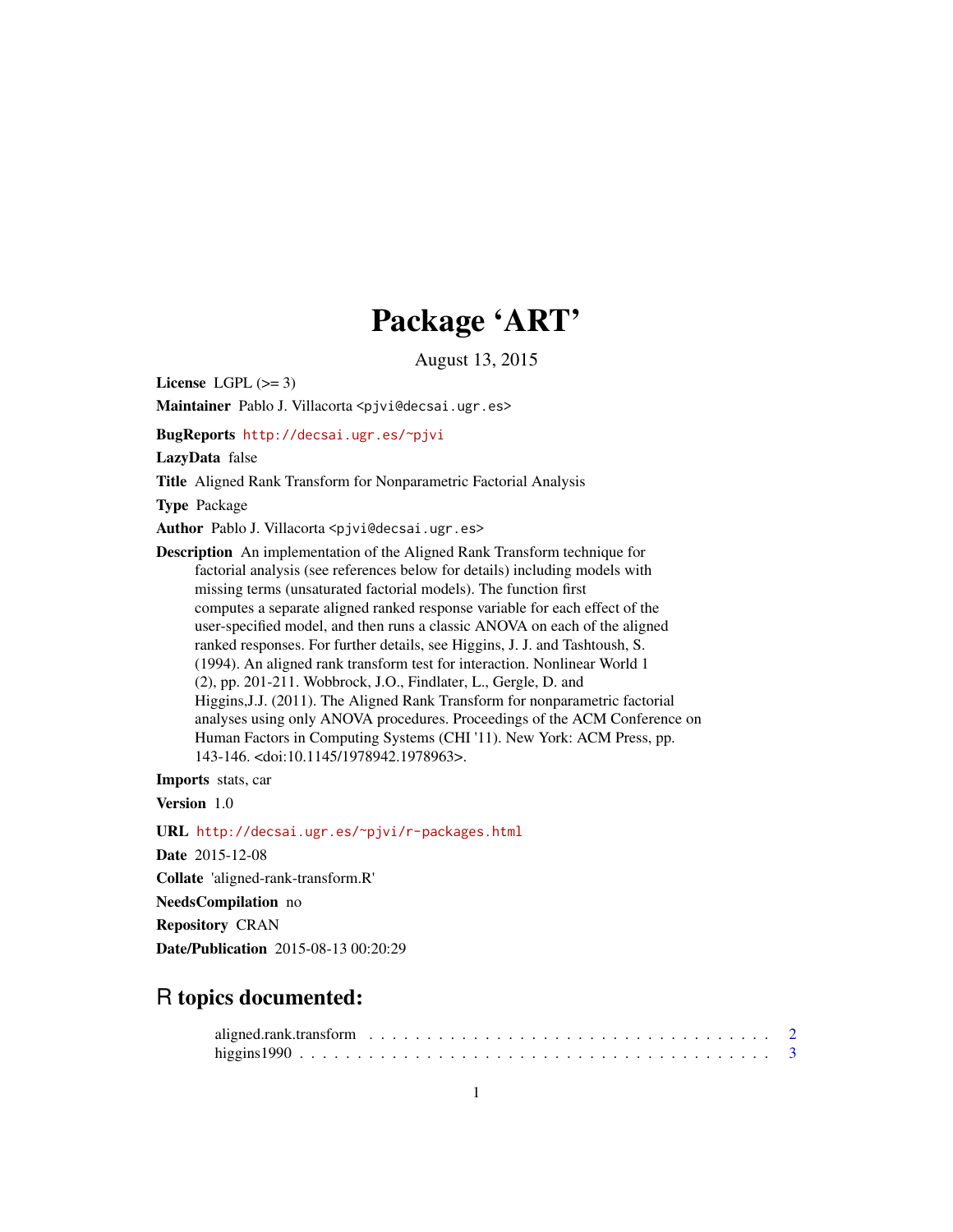#### <span id="page-1-0"></span>**Index** [5](#page-4-0). The second state of the second state of the second state of the second state of the second state of the second state of the second state of the second state of the second state of the second state of the second

```
aligned.rank.transform
```
*Aligned Rank Transform procedure*

#### Description

Aligned Rank Transform for Nonparametric Factorial Analysis

#### Usage

```
aligned.rank.transform(formula, data, perform.aov = TRUE, SS.type = c("III",
  "II", "I"), ...)
```
#### Arguments

| formula     | A formula indicating the model to be fitted.                                                                                                                                                                                                                                                                                                                                                                                                                                                                  |
|-------------|---------------------------------------------------------------------------------------------------------------------------------------------------------------------------------------------------------------------------------------------------------------------------------------------------------------------------------------------------------------------------------------------------------------------------------------------------------------------------------------------------------------|
| data        | A data frame containing the input data. The name of the columns should match<br>the names used in the user-specified formula of the model that will be fitted.                                                                                                                                                                                                                                                                                                                                                |
| perform.aov | Optional: whether separate ANOVAs should be run on the Ranked aligned re-<br>sponses or not. In case it should not, only the ranked aligned responses will be<br>returned. Defaults to TRUE.                                                                                                                                                                                                                                                                                                                  |
| SS.type     | A string indicating the type of sums of squares to be used in the ANOVA on<br>the aligned responses. Must be one of "I", "III", "III". If perform aov was set<br>to FALSE, the value of SS. type will be ignored. Please note SS types coincide<br>when the design is balanced (equal number of observations per cell) but differ<br>otherwise. Refer to Shaw and Mitchell-Olds (1993) or Fox (1997) for further<br>reading and recomentations on how to conduct ANOVA analyses with unbal-<br>anced designs. |
| $\ddots$    | Other arguments passed to lm when computing effect estimates via ordinary<br>least squares for the alignment.                                                                                                                                                                                                                                                                                                                                                                                                 |

#### Details

The function computes a separate aligned response variable for each effect of an user-specified model, transform it into a ranking, and applies a separate ANOVA to every resulting ranked aligned response to check the significance of the corresponding effect.

#### Value

A tagged list with the following elements:

- \$aligned: a data frame with the input data and additional columns to the right, containing the aligned and the ranked aligned responses for each model effect.
- \$significance: (only when perform.aov = TRUE) the ANOVA table that collects every unique meaningful row of each of the separate ANOVA tables obtained from the ranked aligned responses.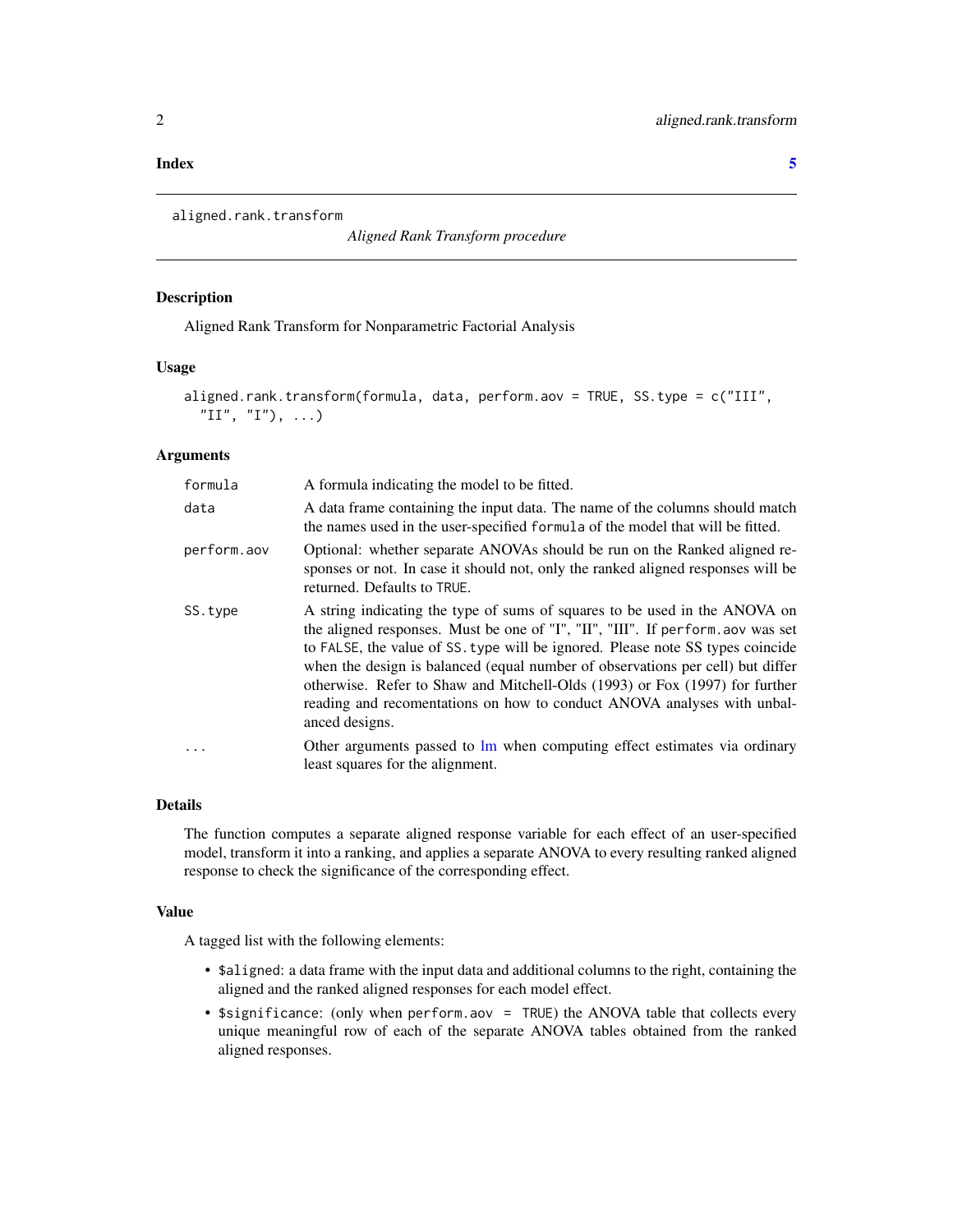#### <span id="page-2-0"></span>higgins 1990 3

#### Author(s)

Pablo J. Villacorta Iglesias

#### References

Higgins, J. J., Blair, R. C. and Tashtoush, S. (1990). The aligned rank transform procedure. Proceedings of the Conference on Applied Statistics in Agriculture. Manhattan, Kansas: Kansas State University, pp. 185-195.

Higgins, J. J. and Tashtoush, S. (1994). An aligned rank transform test for interaction. Nonlinear World 1 (2), pp. 201-211.

Mansouri, H. (1999). Aligned rank transform tests in linear models. Journal of Statistical Planning and Inference 79, pp. 141 - 155.

Wobbrock, J.O., Findlater, L., Gergle, D. and Higgins, J.J. (2011). The Aligned Rank Transform for nonparametric factorial analyses using only ANOVA procedures. Proceedings of the ACM Conference on Human Factors in Computing Systems (CHI '11). New York: ACM Press, pp. 143-146.

Higgins, J.J. (2003). Introduction to Modern Nonparametric Statistics. Cengage Learning.

Shaw, R.G. and Mitchell-Olds, T. (1993). Anova for Unbalanced Data: An Overview. Ecology 74, 6, pp. 1638 - 1645.

Fox, J. (1997). Applied Regression Analysis, Linear Models, and Related Methods. SAGE Publications.

ARTool R package, for full models only. <http://cran.r-project.org/package=ARTool>

#### See Also

#### [lm](#page-0-0)

#### Examples

```
# Input data contained in the Higgins1990-Table1.csv file distributed with ARTool
# The data were used in the 1990 paper cited in the References section
data(higgins1990, package = "ART");
# Two-factor full factorial model that will be fitted to the data
art.results = aligned.rank.transform(Response \sim Row \star Column, data = data.higgins1990);
print(art.results$aligned, digits = 4);
print(art.results$significance);
```
higgins1990 *Dataset to be used in the ART use example*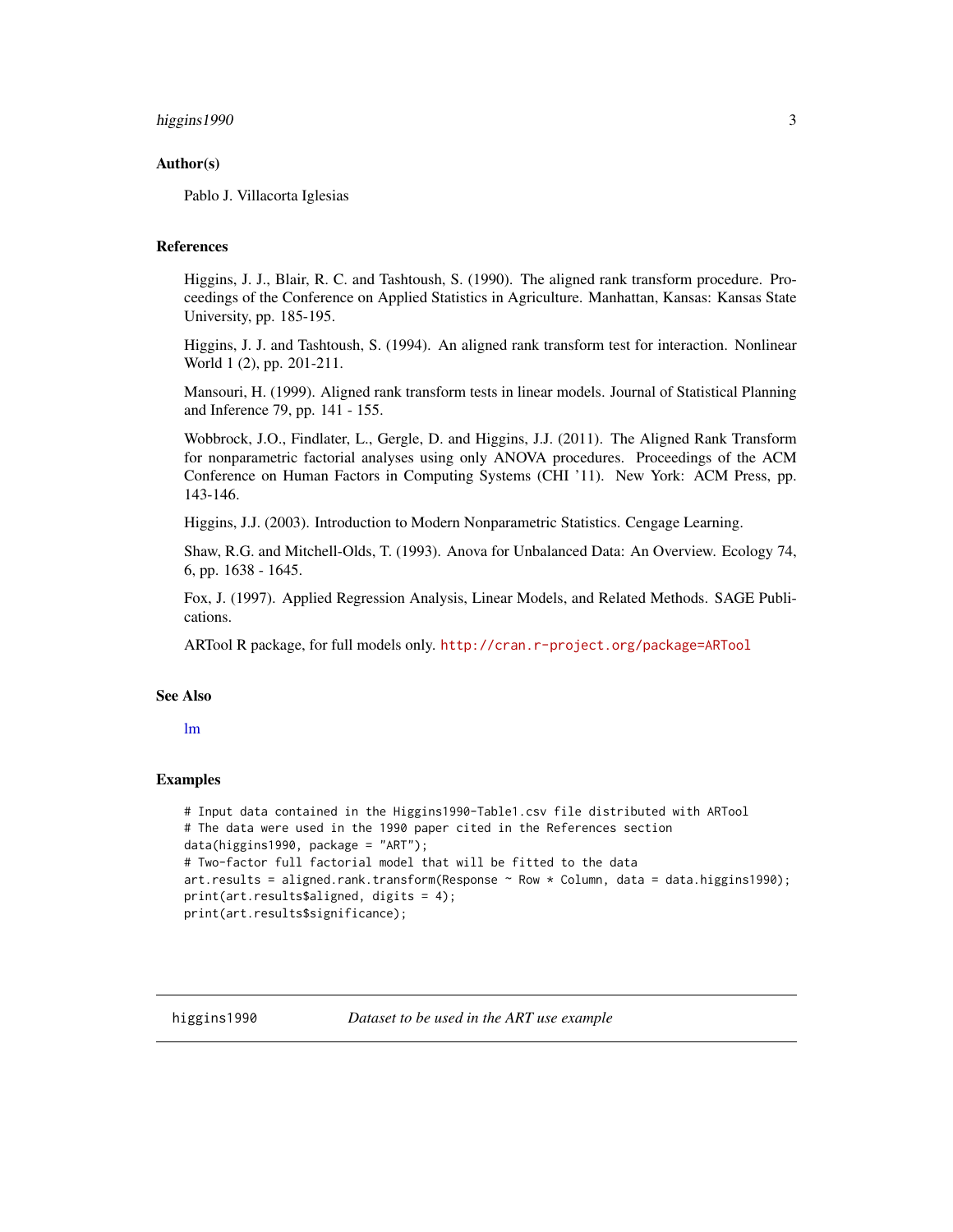#### Description

This dataset was synthetically generated for a 3x3 completely randomized design, as shown in Table 1 of the paper:

Higgins, J. J., Blair, R. C. and Tashtoush, S. (1990). The aligned rank transform procedure. Proceedings of the Conference on Applied Statistics in Agriculture. Manhattan, Kansas: Kansas State University, pp. 185-195.

Columns Aligned\_Row\_Column and Ranks\_Row\_Column of the result correspond to the values of Table 3 of the same paper.

#### Usage

higgins1990

#### Format

A table of 3 columns: two factors called Row and Column, and the Response variable. Loading this file gives access to the dataframe object data.higgins1990

#### Source

File Higgins1990-Table1.csv of the ARTool zipped downloadable file: [http://depts.washington.](http://depts.washington.edu/aimgroup/proj/art/ARToolExe.zip) [edu/aimgroup/proj/art/ARToolExe.zip](http://depts.washington.edu/aimgroup/proj/art/ARToolExe.zip)

#### References

Higgins, J. J., Blair, R. C. and Tashtoush, S. (1990). The aligned rank transform procedure. Proceedings of the Conference on Applied Statistics in Agriculture. Manhattan, Kansas: Kansas State University, pp. 185-195.

Wobbrock, J.O., Findlater, L., Gergle, D. and Higgins, J.J. (2011). The Aligned Rank Transform for nonparametric factorial analyses using only ANOVA procedures. Proceedings of the ACM Conference on Human Factors in Computing Systems (CHI '11). New York: ACM Press, pp. 143-146.

ARTool: free visual software tool implementing ART, written in the C# language : [http://depts.](http://depts.washington.edu/aimgroup/proj/art/) [washington.edu/aimgroup/proj/art/](http://depts.washington.edu/aimgroup/proj/art/)